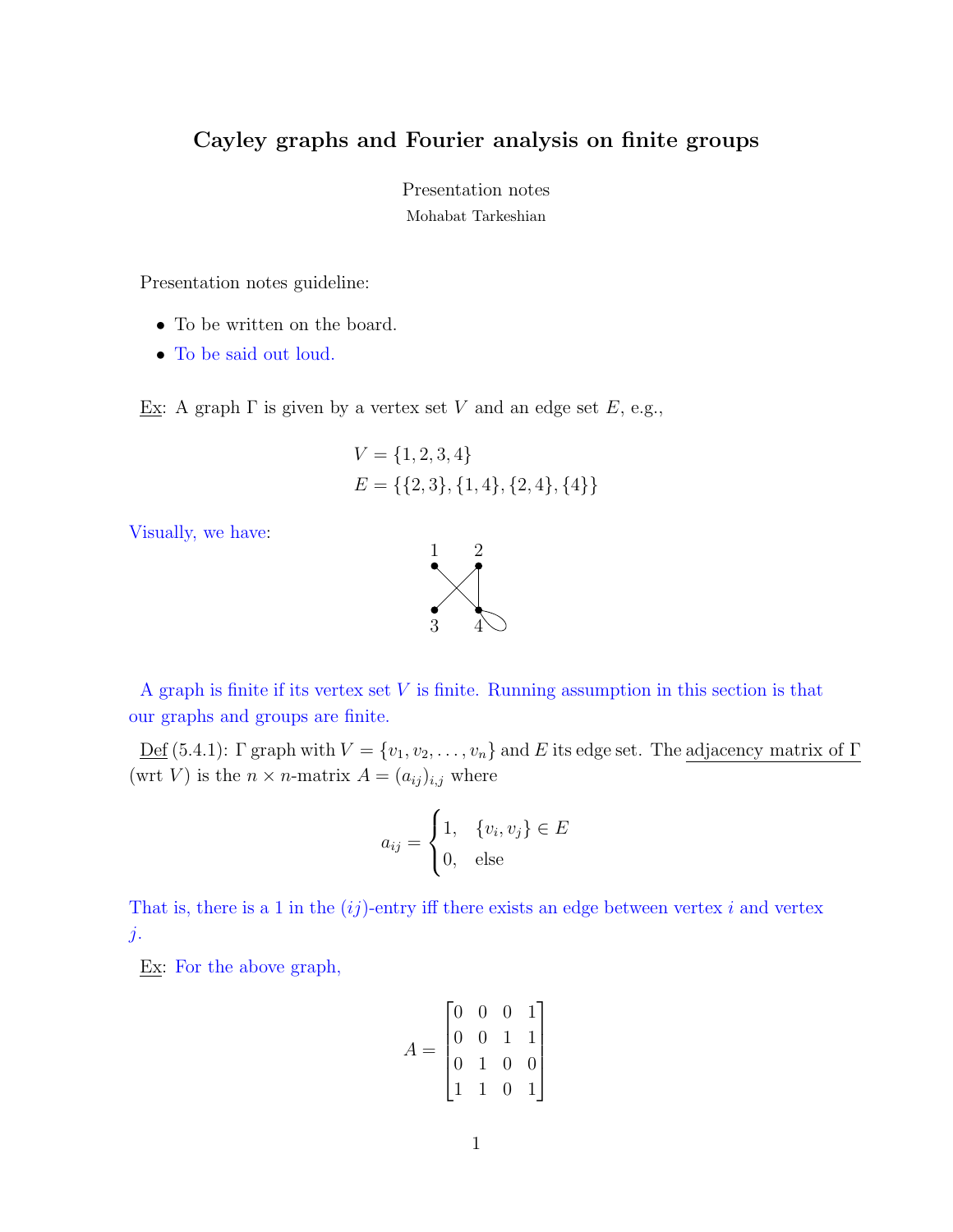<u>Note</u>: Adjacency matrix is always symmetric. Since if  $\{v_i, v_j\} \in E$ , then  $\{v_j, v_i\} \in E$ (undirected nature).

 $\Rightarrow$  Always diagonalizable with real eigenvalues (spectral theorem).

Def: Set of eigenvalues of an adjacency matrix for a graph is called the spectrum of the graph.

Note: The spectrum does not depend on the ordering of the vertices.

For any relabelling  $\sigma$  of the vertices of a graph, the adjacency matrix is conjugate to a permutation matrix (corresponding to permuting the rows/columns according to  $\sigma$ ).

Note: Spectrum of a graph reveals important information:

- Using the spectrum and the fact that A is always diagonalizable, we can easily compute the powers of A.  $(A^n)_{ij}$  is the number of paths of length n from  $v_i$  to  $v_j$ .
- Spectral graph theory is an area of graph theory that studies graphs via their eigenvalues.
- Spectrum is used in random walks on graphs, Gerardo will be going into detail about this in the next presentation.

Given its significance, we can use representation theory to analyze the spectrum of a type of graph called a Cayley graph for abelian groups.

Goal: To describe the spectrum of a Cayley graph of an abelian group.

 $Def (5.4.3):$  A symmetric subset  $S \subseteq G$  is a subset s.t.

- $-e \notin S$ ; and
- $-g \in S \Leftrightarrow g^{-1} \in S$

The Cayley graph of G wrt S, Cay $(G, S)$ , is the graph with:

- Vertex set  $V = G$ ;
- Edges:  $\{g, h\} \in E \Leftrightarrow gh^{-1} \in S$ .

Remark: S can be empty (i.e., no edges).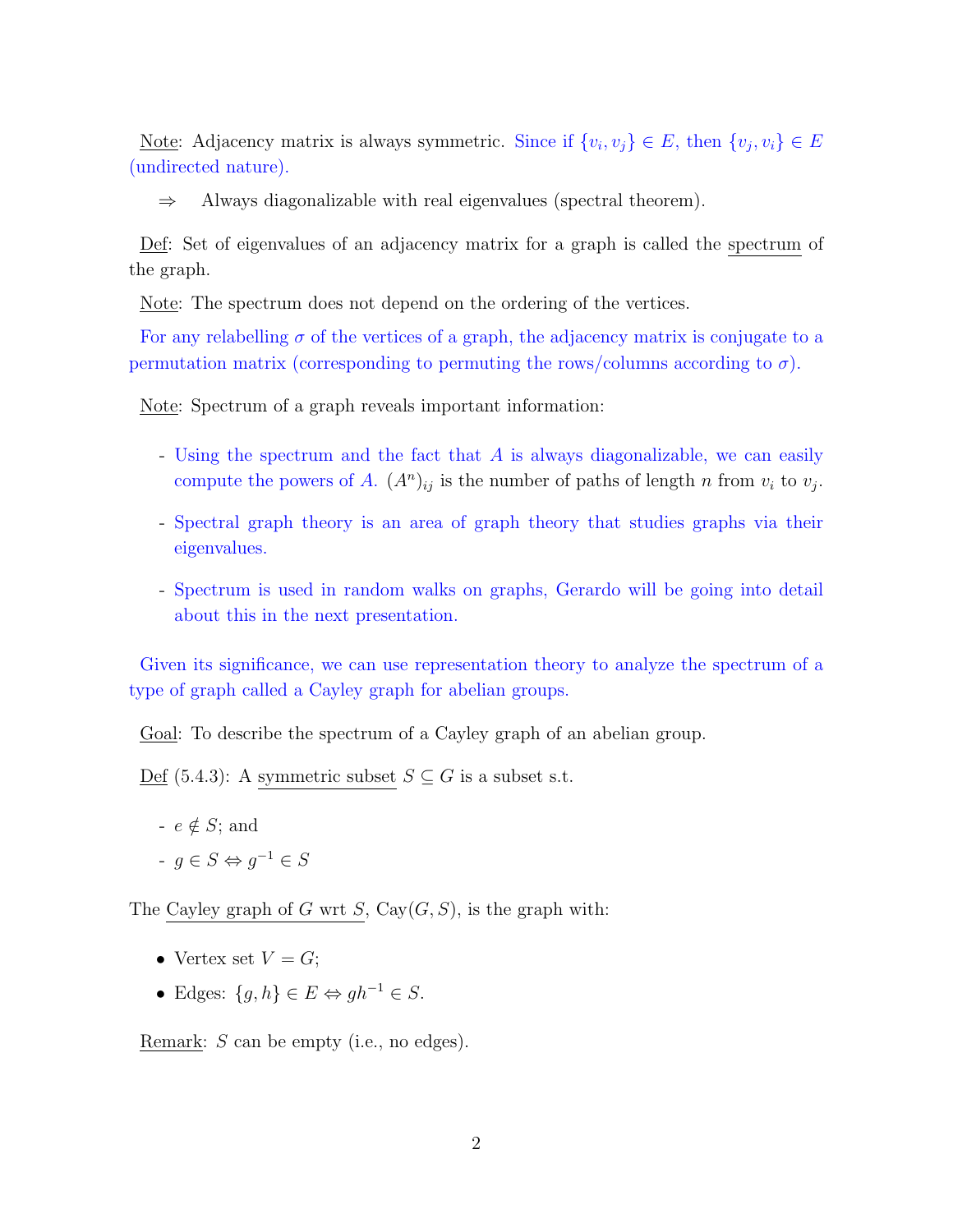Fact: A Cayley graph is connected iff  $S$  generates  $G$ .

The graph is connected iff for every  $x \in G$ , x is connected to  $e \in G$  by a path of edges, iff every  $x \in G$  can be written as  $x = s_0 s_1 \cdots s_m$  for  $s_i \in S$ , iff S generates G.

Ex (5.4.5):  $G = \mathbb{Z}/4\mathbb{Z}, S = \{[1], [3]\} = \{\pm [1]\}.$ 



 $Ex(5.4.6):$  $G = \mathbb{Z}/6\mathbb{Z}, S = \{[1], [5], [2], [4]\} = \{\pm [1], \pm [2]\}.$  (colour coding:  $\pm [1], \pm [2]$ ).



To describe the spectrum of a Cayley graph of an abelian group, we need a result about the group algebra  $L(G)$ .

Lemma (5.4.9): G abelian,  $a \in L(G)$ . Define  $A: L(G) \to L(G)$  by

$$
A(b) := a * b
$$

Then, A is linear and for all  $\chi \in \widehat{G}$ ,  $\chi$  is an eigenvector of A with eigenvalue  $\widehat{a}(\chi)$ . i.e., A is a diagonalizable operator.

## Pf:

As  $(L(G), +, *)$  is a ring (Thm 5.2.3), A is linear. (by the distributivity of convolution over addition)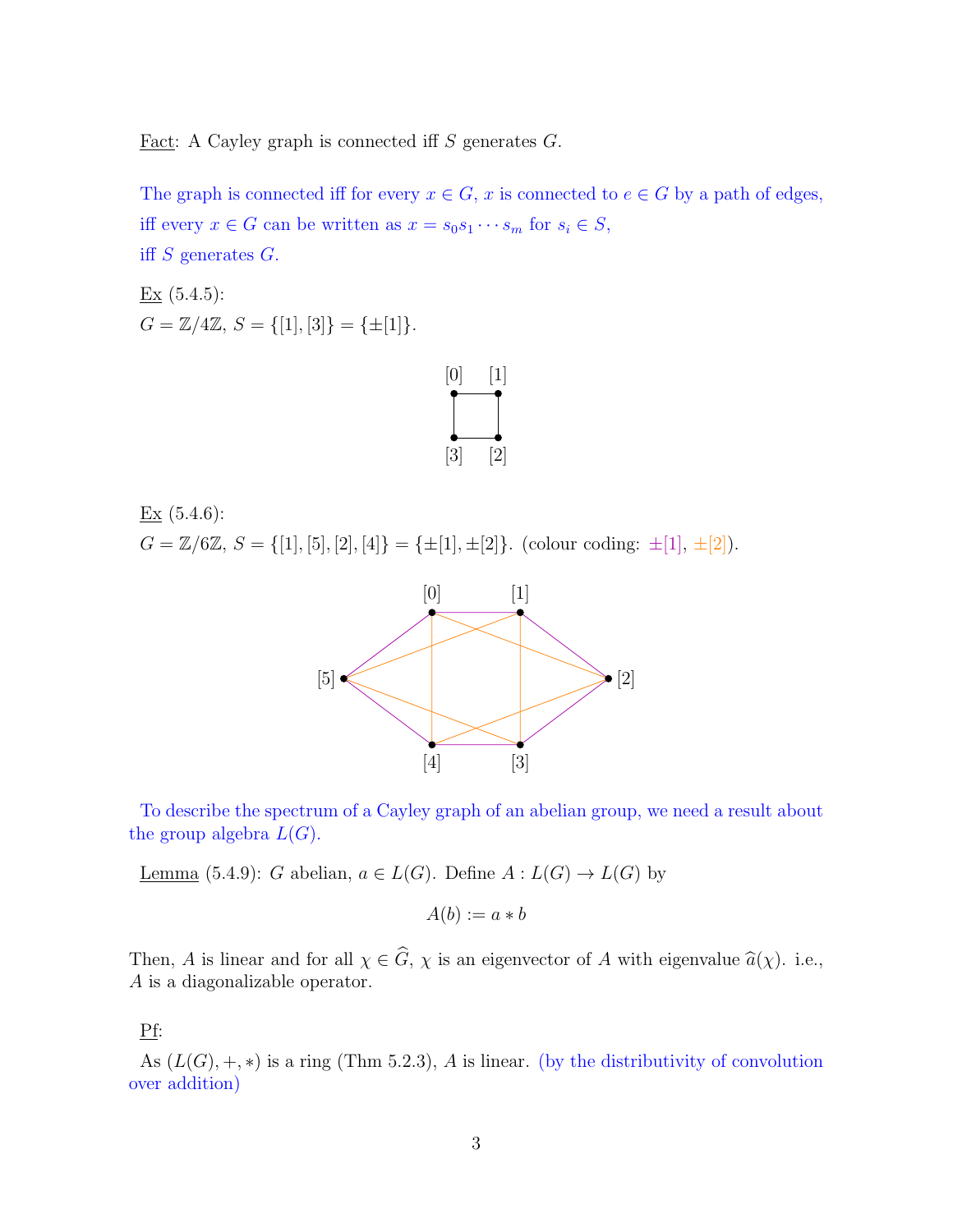Let  $n = |G|, \chi \in \widehat{G}$ . By Thm 5.3.8,

$$
\widehat{a * \chi} = \widehat{a} \cdot \widehat{\chi}
$$
  
=  $\widehat{a} \cdot n \delta_{\chi}$  [ $\widehat{\chi} = |G| \delta_{\chi}$  by ex. 5.3.5]

So  $\forall \theta \in \widehat{G},$ 

$$
(\widehat{a} \cdot n\delta_{\chi})(\theta) = \begin{cases} \widehat{a}(\theta)n, & \chi = \theta \\ 0, & \text{else} \end{cases}
$$

$$
= \widehat{a}(\chi)n\delta_{\chi}
$$

By inverse of Fourier transform, then

$$
a * \chi = \frac{1}{|G|} \sum_{\theta \in \widehat{G}} \widehat{a * \chi}(\theta) \theta \qquad \text{(Fourier inverse - Thm 5.3.6)}
$$
  
= 
$$
\frac{1}{|G|} \sum_{\theta} \widehat{a}(\chi) n \delta_{\chi}(\theta) \theta \qquad \text{(by above computations)}
$$
  
= 
$$
\frac{1}{n} \widehat{a}(\chi) n \chi \qquad \text{(by } \delta_{\chi})
$$
  
= 
$$
\widehat{a}(\chi) \chi
$$

That is,

$$
A\chi = \widehat{a}(\chi)\chi
$$

So  $\chi$  is an eigenvector with eigenvalue  $\hat{a}(\chi)$ .

As elements of  $\widehat{G}$  form an orthonormal basis of eigenvectors for A, then A is diagonalizable.

- By 4.4.7, irreducible characters form orthonormal basis of  $Z(L(G))$ , so form a basis for space A is acting on (as G is abelian  $Z(L(G)) = L(G)$ .)

 $\Box$ 

This lemma gives us a key step in computing the spectrum of a Cayley graph of an abelian group. It remains to express the adjacency matrix as the matrix of a convolution operator, so that we can apply this lemma directly.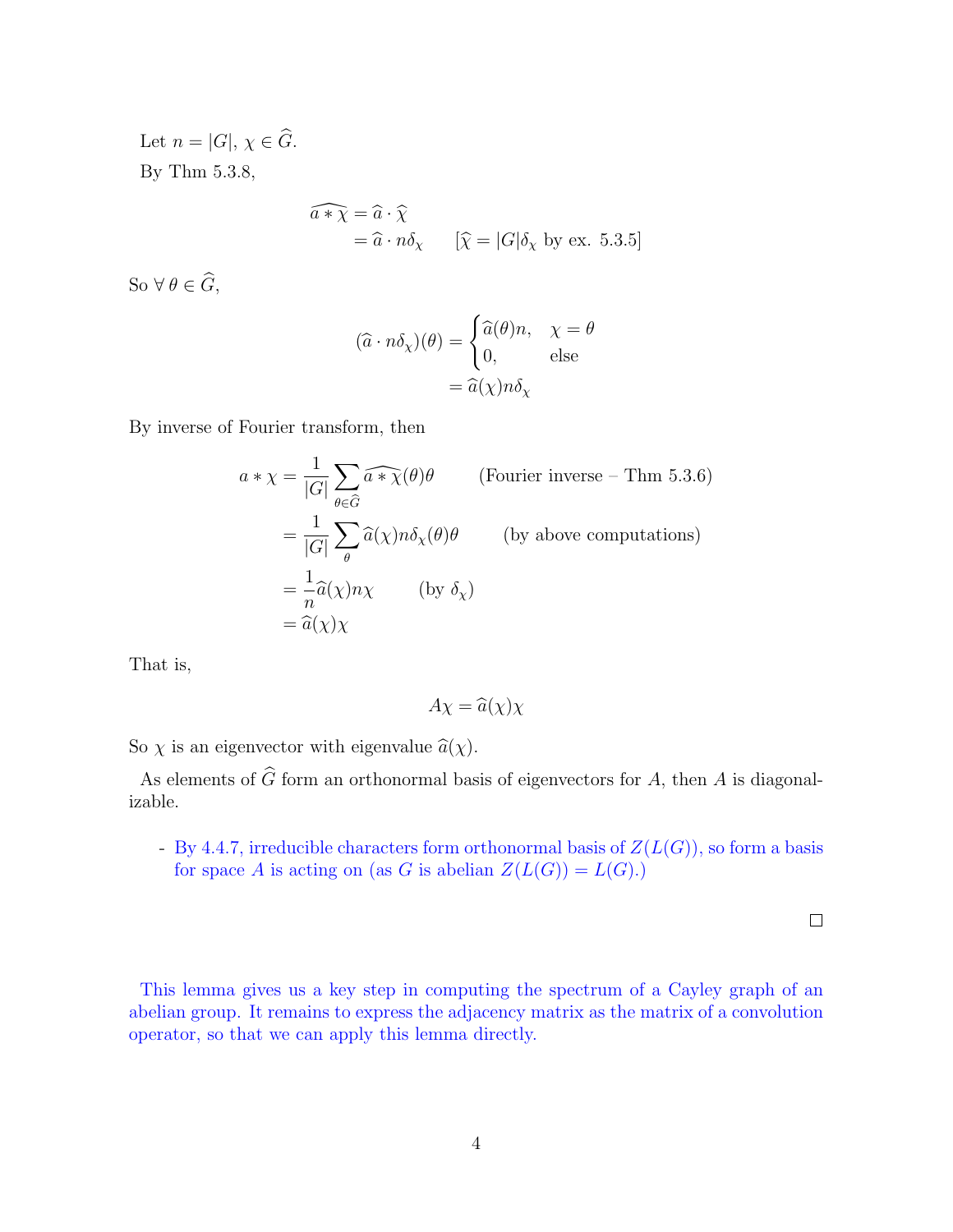Thm (5.4.10):  $G = \{g_1, g_2, \ldots, g_n\}$  abelian group,  $S \subseteq G$  symmetric.

 $\chi_1, \chi_2, \ldots, \chi_n$  irred characters of G.

A the adjacency matrix of the Cayley graph of G wrt S (using above ordering for vertices).

Then:

(1) The eigenvalues of A are the numbers

$$
\lambda_i = \sum_{s \in S} \chi_i(s) \quad \forall \ 1 \le i \le n
$$

(2) The corresponding orthonormal basis of eigenvectors is given by  $v_i$  where

$$
v_i = \frac{1}{\sqrt{|G|}} \begin{pmatrix} \chi_i(g_1) \\ \chi_i(g_2) \\ \vdots \\ \chi_i(g_n) \end{pmatrix}
$$

Pf:

Define  $\delta_S: G \to \mathbb{C}$  by

$$
\delta_S := \sum_{s \in S} \delta_s \qquad \text{so that}
$$

$$
\delta_S(x) = \begin{cases} 1, & x \in S \\ 0, & \text{else} \end{cases}
$$

Define  $F: L(G) \to L(G)$  by

$$
F(b) := \delta_S * b
$$

That is, F is the convolution operator wrt  $\delta_S$ .

By 5.4.9, irred characters  $\chi_i$  are eigenvectors of F wrt eigenvalue  $\widehat{\delta_S}(\chi_i)$ , so

$$
\lambda_i = \hat{\delta_S}(\chi_i) = |G| \langle \delta_S, \chi_i \rangle \qquad \text{by def of Fourier transform}
$$
  
\n
$$
= \frac{|G|}{|G|} \sum_{x \in S} \delta_S(x) \overline{\chi_i(x)}
$$
  
\n
$$
= \sum_{s \in S} \overline{\chi_i(s)} \qquad \text{by def of } \delta_S
$$
  
\n
$$
= \sum_{s \in S} \chi_i(s^{-1}) \qquad \text{since } \chi_i(g^{-1}) = \overline{\chi_i(g)} \text{ (prop 9.1.5)}
$$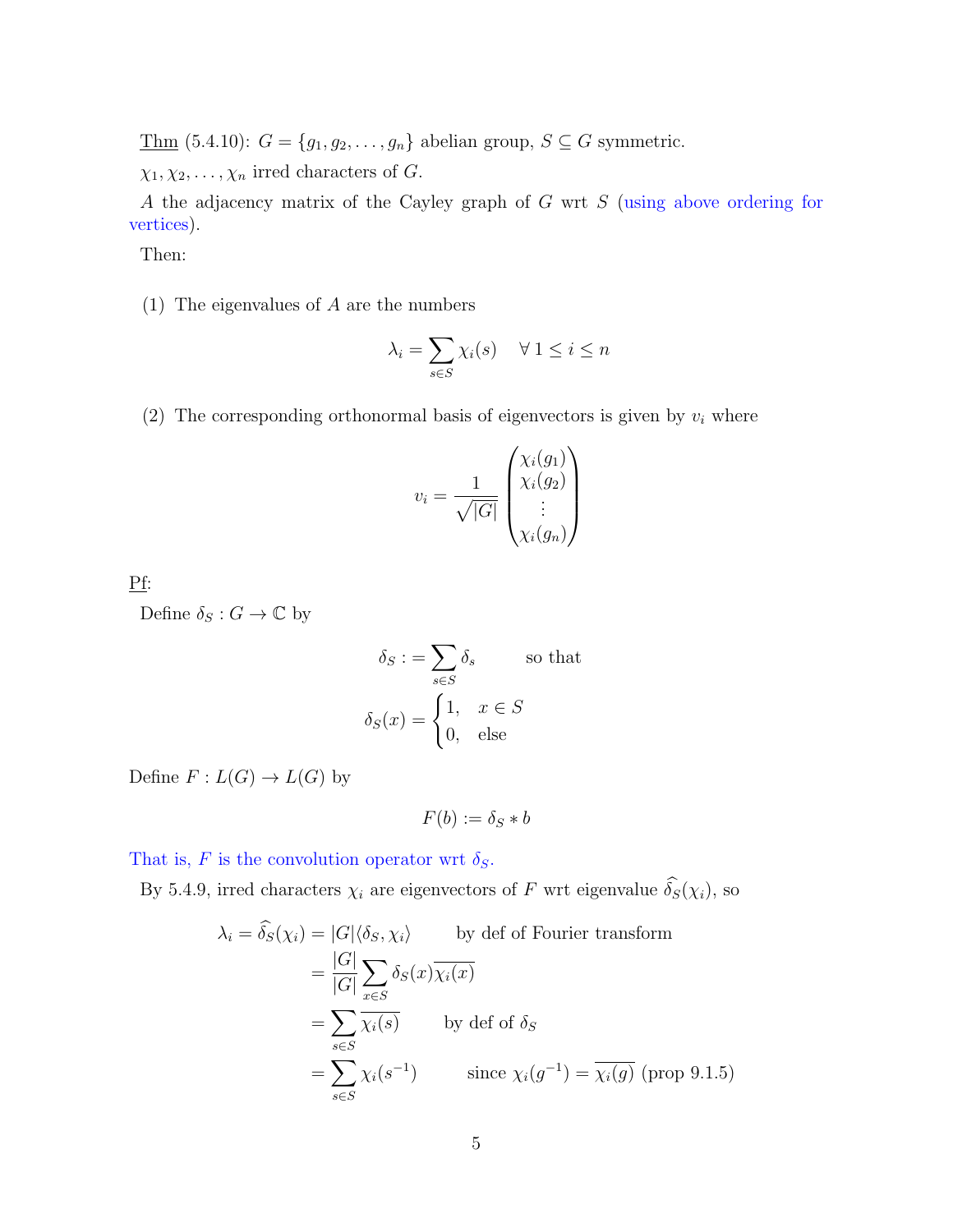$$
= \sum_{s \in S} \chi_i(s) \qquad \qquad \text{as } S \text{ is symmetric}
$$

Let B be the basis of  $L(G)$  given by  $B = \{\delta_{g_1}, \delta_{g_2}, \ldots, \delta_{g_n}\}.$ For  $i = 1, \ldots, n$ ,  $[F]_B$  has eigenvalues  $\lambda_i$  with eigenvectors  $v_i$ .

- As  $\lambda_i$  are orthonormal, then  $v_i$  are orthonormal.
- The scaling by  $\frac{1}{\sqrt{2}}$  $\frac{1}{|G|}$  comes from the fact that the  $\delta_{g_i}$  are othonormal wrt the inner product  $(f_1, f_2) = |G| \langle f_1, f_2 \rangle$ .

Remains to show that the adjacency matrix  $A = [F]_B$ . Let  $\delta_{g_j} \in B$ .

$$
F(\delta_{g_j}) = \sum_{s \in S} \delta_s * \delta_{g_j} \qquad \text{by def and } \delta_S
$$
  
= 
$$
\sum_{s \in S} \delta_{sg_j} \qquad \text{by prop 5.2.2, } \delta_s * \delta_{g_j} = \delta_{sg_j}
$$

The *ij*-entry of  $[F]_B$  is the coefficient of  $\delta_{g_i}$  in  $F(\delta_{g_j}) = \sum_{s \in S} \delta_{sg_j}$ . Thus,

$$
([F]_B)_{ij} = \begin{cases} 1, & g_i = sg_j \text{ for some } s \in S \\ 0, & \text{else} \end{cases}
$$

$$
= \begin{cases} 1, & g_i g_j^{-1} \in S \\ 0, & \text{else} \end{cases}
$$

$$
= A_{ij} \qquad \text{for all } i, j.
$$

Note that by the spectral theorem,  $\lambda_i \in \mathbb{R}$  for all *i*.

 $\Box$ 

A direct result of this theorem is applying it to a Cayley graph of a cyclic group.

Cor (5.4.11): Let A be the adjacency matrix of the Cayley graph of  $\mathbb{Z}/n\mathbb{Z}$  wrt the symmetric set  $S$ . The eigenvalues of  $A$  are

$$
\lambda_k = \sum_{[m] \in S} e^{\frac{2\pi i k m}{n}} \qquad k = 0, 1, \dots, n-1
$$

The corresponding eigenvectors are given by Lemma 5.4.9.

Pf: A straight application of 5.4.10.  $\Box$